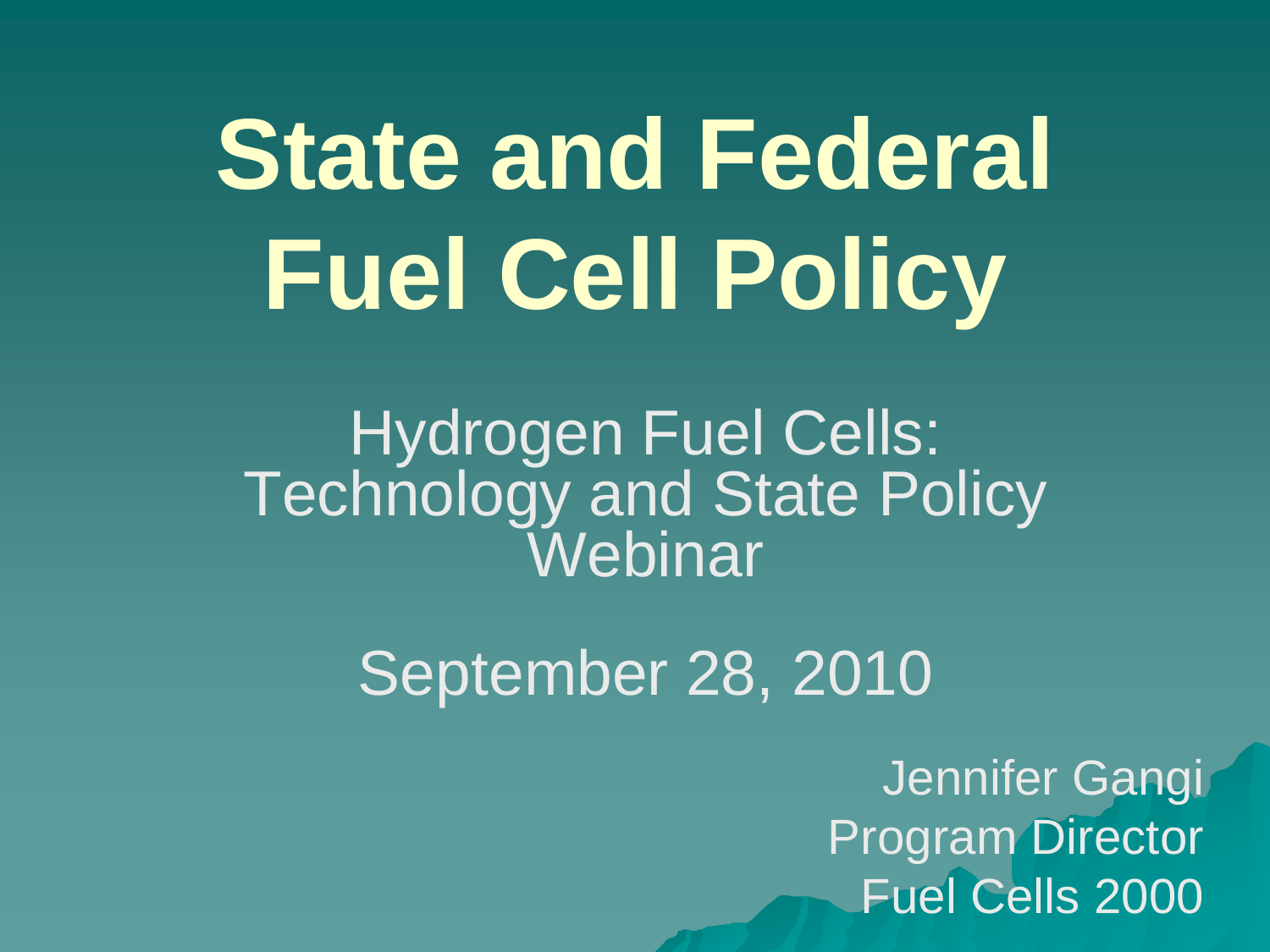

# Fuel Cells 2000 / BTI

◆ U.S. nonprofit organization ◆ Leading non-aligned source for fuel cell information since 1993 **Award-winning services** ◆ Education through outreach/publications/website www.fuelcells.org www.fuelcellinsider.org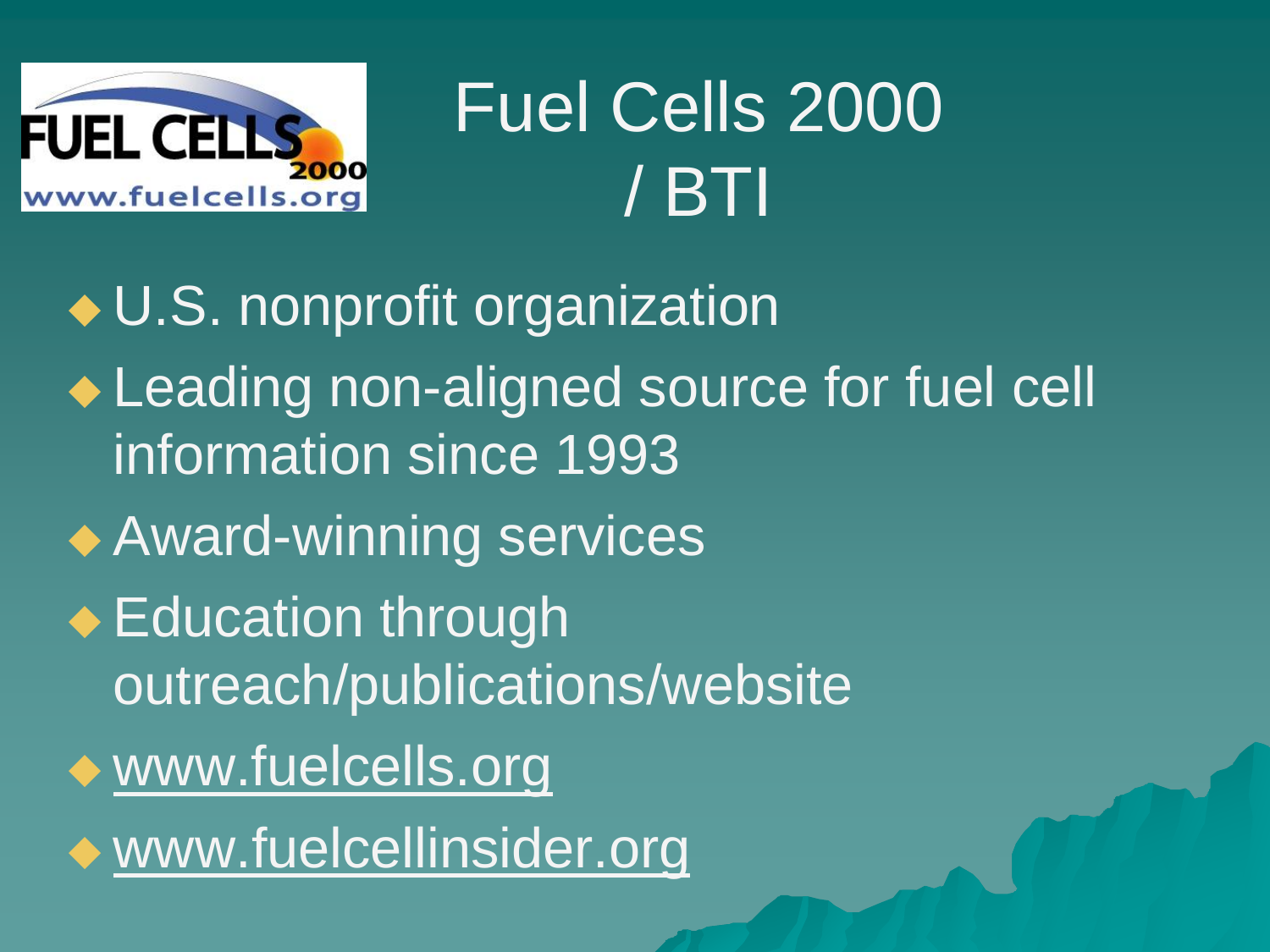#### Federal ITC

Hydrogen Fueling Facility Credit 30% up to \$200,000

Investment Tax Credit 30% to \$3,000 /kW for Fuel Cells

Grants in Lieu of Tax **Credits** Allows grants for businesses with insufficient tax liability

Fuel Cell Vehicles \$4,000 Residential Energy Efficiency Credit Up to \$1,000, or \$3,334 for multi-family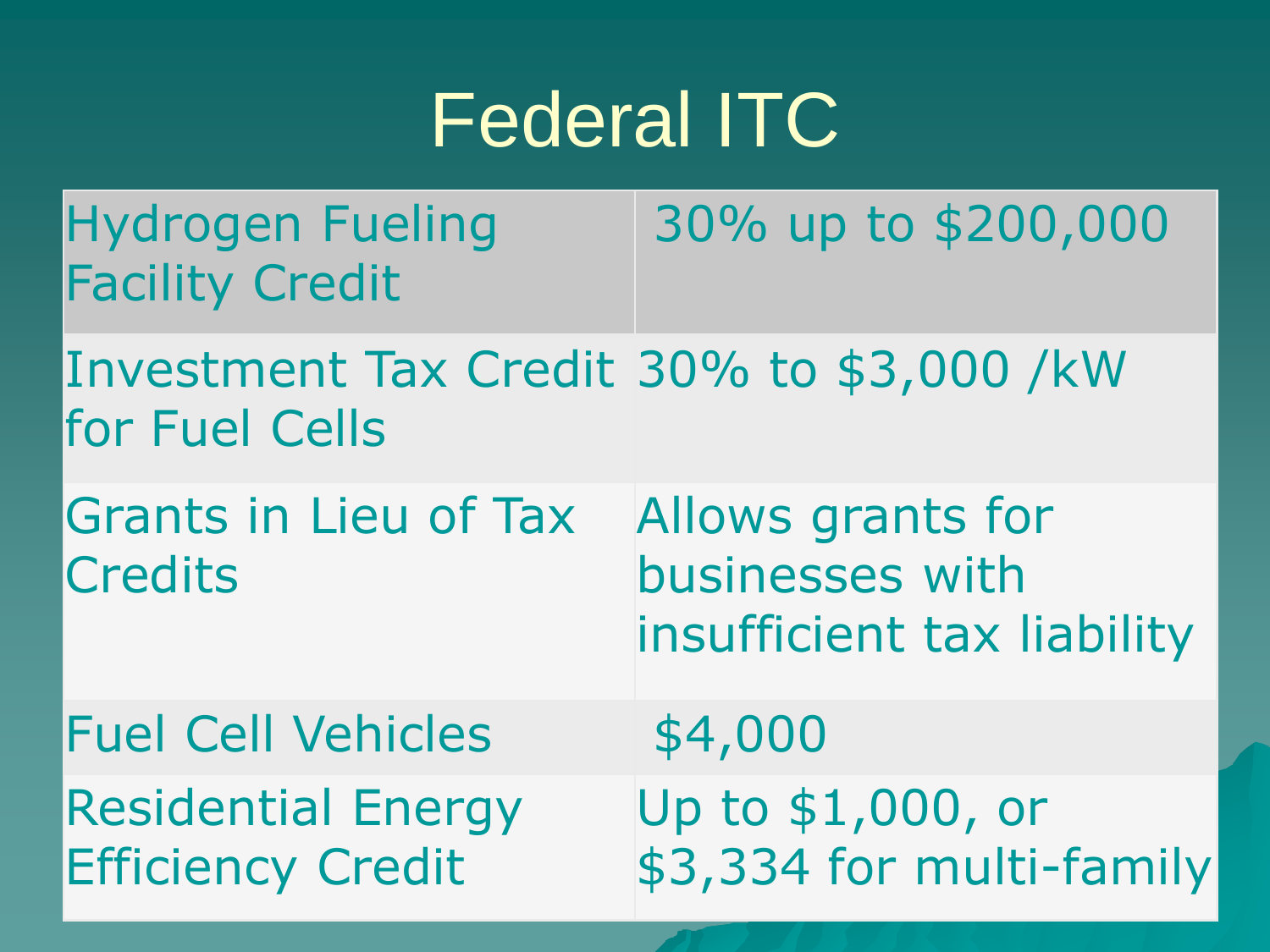# Recovery Act Fuel Cell Projects

- $\triangle$  ~ \$42 million (+\$51 million from industry)
- ◆ 12 Projects
- $\triangle$  ~ 1,000 Fuel Cell Units
- Deploying forklifts, telecom units
- ◆ Big names Sprint, AT&T, FedEx, Sysco, GENCO (Whole Foods, Wegmans, etc.)

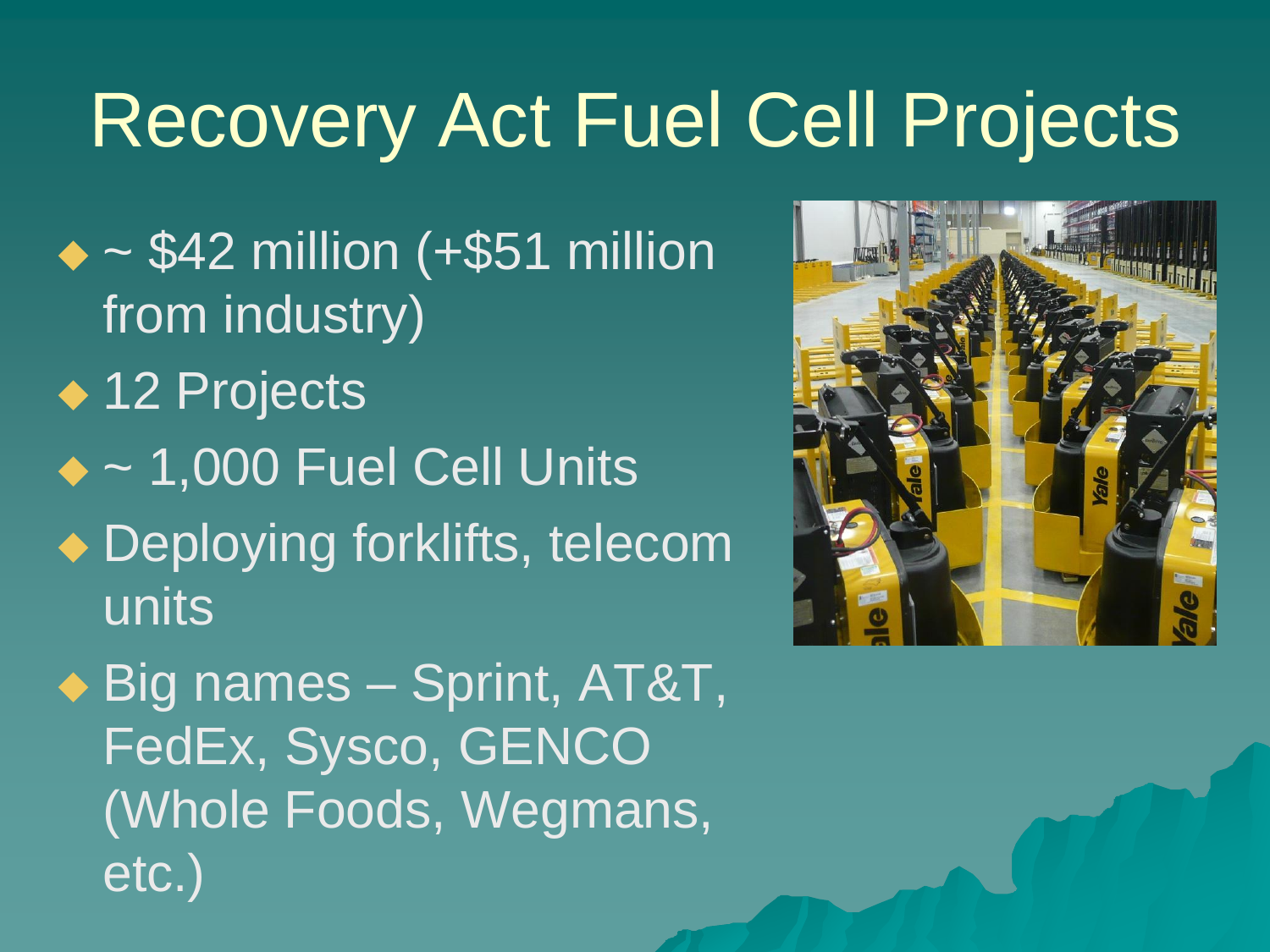# Other Federal Fuel Cell Activity

◆ DoD – many RD&D projects (UAVs, UGVs, portable soldier power), DLA forklifts (99)

- ◆ DoT fuel cell buses
- ◆ FAA deploying fuel cell backup units at 26 sites across FAA's three service centers.
- ◆ Recovery Act aside from initial fuel cell awards, other funding to fuel cell projects in other awards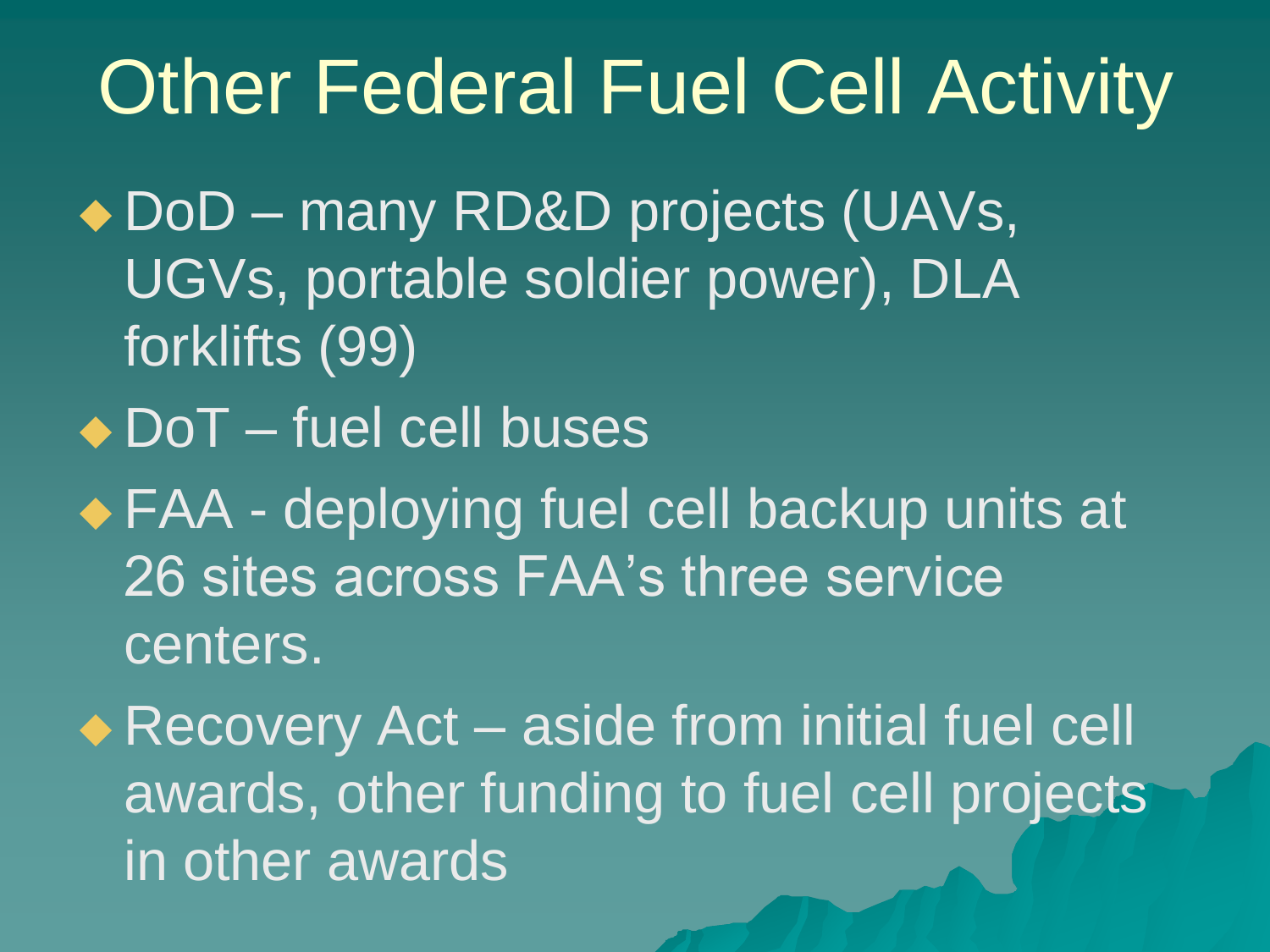### At the State Level

◆ Critical support for industry ◆ Financing demonstrations and innovation ◆ Creating jobs ◆ Addressing planning and installation requirements ◆ Educating decision makers & public ◆ Leading where federal government can't, hasn't, won't 2009 Policy roundup http://www.fuelcells.org/2009StatesH2FCWrapUp.pdf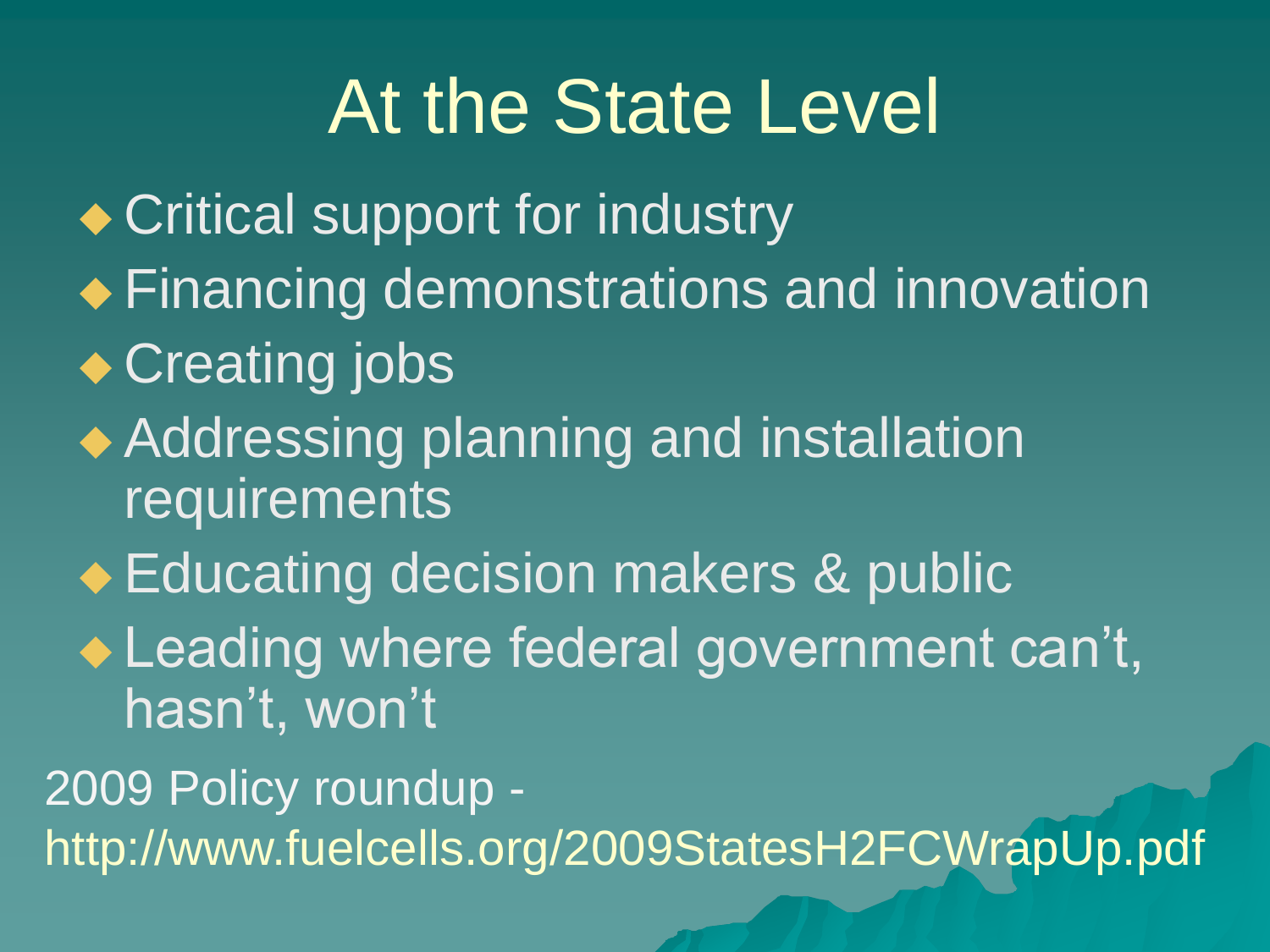### State Fuel Cell and Hydrogen Policy and Demonstration Database

| $\ddot{\textbf{r}}$<br>File Edit View Favorites Tools Help<br>File Edit View Favorites Tools Help<br>$\bigodot$ Back $\cdot$ $\bigodot$ $\cdot$ $\blacksquare$ $\bigcirc$ $\bigcirc$ $\bigcirc$ $\bigcirc$ $\bigcirc$ $\bigcirc$ $\mathcal{C}$ if $\mathcal{C}$ $\bigcirc$ $\bigcirc$ $\bigcirc$ $\mathcal{C}$ $\bigcirc$ $\bigcirc$ $\mathcal{C}$ $\bigcirc$ $\bigcirc$ $\mathcal{C}$ $\bigcirc$ $\bigcirc$ $\mathcal{C}$ $\bigcirc$ $\bigcirc$ $\mathcal{C}$ $\bigcirc$ $\bigcirc$ $\bigcirc$<br>$\bigodot$ Back $\cdot$ $\bigodot$ $\cdot$ $\mathbb{R}$ $\bigcirc$ $\bigcirc$ $\bigcirc$ $\bigcirc$ $\bigcirc$ $\bigcirc$ search $\bigcirc$ Favorites $\bigcirc$ $\bigcirc$ $\bigcirc$ $\bigcirc$ $\mathbb{R}$ $\cdot$ $\bigcirc$ $\bigcirc$ $\bigcirc$ $\bigcirc$ $\bigcirc$ $\bigcirc$<br>$\Box$ $\rightarrow$ Go $\vert$ Links $\bigcirc$ $\rightarrow$<br>$\Box$ $\rightarrow$ Go $\vert$ Links $\vert \mathbf{\hat{u}} \vert$ $\cdot$<br>Address   http://www.fuelcells.org/dbs/<br>Address <sup>2</sup> http://www.fuelcells.org/dbs/<br>▼ Search Web ▼ 2 日 • サ • © GFootbal • MBookmarks • My Yahoo! • 名Mail • Y Yahoo! • ♥ Personals •<br>$\mathbf{Y}^{\prime}$ $\cdot$ $\ell$ $\lceil$<br>▼ Search Web < 2 日 · ● © CFootball + ULBookmarks + © My Yahoo! + <mark>&lt; Mail + Y</mark> Yahoo! + ● Personals + → >><br>$\rangle\!\rangle$<br>$\mathbf{Y}^{\prime}$ $\cdot$ $\ell$ $\lceil$<br>$\omega$ H<br>Ö,<br>State Fuel Cell and Hydrogen Policy and Demonstration Database<br>Fuel cel<br>Select All<br>2000<br>Brought to you by: www.fuelcells.org DOE Hydrogen Program<br>Step 2. I want to view information on:<br>Oct. 25, 2006<br>Activities<br>View<br>Find<br>$\Box$ Demonstrations $\Box$ Policies (to search for both, leave blank)<br>Activity Search:<br>For<br>H2/FC Vehicles<br>Step 1. Select a State:<br>□ Stationary Fuel Cells/Power Generation<br>$\Box$ H2 Fueling Stations<br>$-$ Instructions<br>Make a selection by clicking the state on the<br>map (selected states will turn yellow).<br>VT<br>/ ME<br>∥ wa<br>Search<br>Clear<br><b>ND</b><br>MT<br>You can select more than one state for a<br>search.<br>√— MA<br>OR<br>ID<br>W<br>X <sup>K</sup> RI<br>SD<br>Advanced Search Options<br>WY<br>To de-select a state, click the state a second<br>IA<br>time.<br>Any Title<br>NE<br>Title:<br>NV<br>UT<br>_(WV)<br>Any Project<br>Project:<br>CA<br>CO.<br>∫ KY<br>If you do not select any states, search will<br>KS<br>MO.<br>include all of the United States.<br><b>NC</b><br>Total Power:<br>Any Power Range<br>TN<br>SC<br>ОК<br>AR<br>AZ<br>Fuel Source:<br>Any Source<br><b>NM</b><br>GA<br>AL<br>MS '<br>Any Type<br>Fuel Cell Type:<br>TX<br>Any Manufacturer<br>Fuel Cell Manufacturer:<br>2<br>AK<br>Text Search:<br>♦<br>್ನಿ<br>Clear<br>Search |                        |  |
|----------------------------------------------------------------------------------------------------------------------------------------------------------------------------------------------------------------------------------------------------------------------------------------------------------------------------------------------------------------------------------------------------------------------------------------------------------------------------------------------------------------------------------------------------------------------------------------------------------------------------------------------------------------------------------------------------------------------------------------------------------------------------------------------------------------------------------------------------------------------------------------------------------------------------------------------------------------------------------------------------------------------------------------------------------------------------------------------------------------------------------------------------------------------------------------------------------------------------------------------------------------------------------------------------------------------------------------------------------------------------------------------------------------------------------------------------------------------------------------------------------------------------------------------------------------------------------------------------------------------------------------------------------------------------------------------------------------------------------------------------------------------------------------------------------------------------------------------------------------------------------------------------------------------------------------------------------------------------------------------------------------------------------------------------------------------------------------------------------------------------------------------------------------------------------------------------------------------------------------------------------------------------------------------------------------------------------------------------------------------------------------------------------------------------------------------------------------------------------------------------------------------------------------------------------------------------------------------------------------------------------------------------------------------------------------------------------------------------------------------------------------------------------------------------------|------------------------|--|
|                                                                                                                                                                                                                                                                                                                                                                                                                                                                                                                                                                                                                                                                                                                                                                                                                                                                                                                                                                                                                                                                                                                                                                                                                                                                                                                                                                                                                                                                                                                                                                                                                                                                                                                                                                                                                                                                                                                                                                                                                                                                                                                                                                                                                                                                                                                                                                                                                                                                                                                                                                                                                                                                                                                                                                                                          |                        |  |
|                                                                                                                                                                                                                                                                                                                                                                                                                                                                                                                                                                                                                                                                                                                                                                                                                                                                                                                                                                                                                                                                                                                                                                                                                                                                                                                                                                                                                                                                                                                                                                                                                                                                                                                                                                                                                                                                                                                                                                                                                                                                                                                                                                                                                                                                                                                                                                                                                                                                                                                                                                                                                                                                                                                                                                                                          |                        |  |
|                                                                                                                                                                                                                                                                                                                                                                                                                                                                                                                                                                                                                                                                                                                                                                                                                                                                                                                                                                                                                                                                                                                                                                                                                                                                                                                                                                                                                                                                                                                                                                                                                                                                                                                                                                                                                                                                                                                                                                                                                                                                                                                                                                                                                                                                                                                                                                                                                                                                                                                                                                                                                                                                                                                                                                                                          |                        |  |
|                                                                                                                                                                                                                                                                                                                                                                                                                                                                                                                                                                                                                                                                                                                                                                                                                                                                                                                                                                                                                                                                                                                                                                                                                                                                                                                                                                                                                                                                                                                                                                                                                                                                                                                                                                                                                                                                                                                                                                                                                                                                                                                                                                                                                                                                                                                                                                                                                                                                                                                                                                                                                                                                                                                                                                                                          |                        |  |
|                                                                                                                                                                                                                                                                                                                                                                                                                                                                                                                                                                                                                                                                                                                                                                                                                                                                                                                                                                                                                                                                                                                                                                                                                                                                                                                                                                                                                                                                                                                                                                                                                                                                                                                                                                                                                                                                                                                                                                                                                                                                                                                                                                                                                                                                                                                                                                                                                                                                                                                                                                                                                                                                                                                                                                                                          |                        |  |
|                                                                                                                                                                                                                                                                                                                                                                                                                                                                                                                                                                                                                                                                                                                                                                                                                                                                                                                                                                                                                                                                                                                                                                                                                                                                                                                                                                                                                                                                                                                                                                                                                                                                                                                                                                                                                                                                                                                                                                                                                                                                                                                                                                                                                                                                                                                                                                                                                                                                                                                                                                                                                                                                                                                                                                                                          |                        |  |
|                                                                                                                                                                                                                                                                                                                                                                                                                                                                                                                                                                                                                                                                                                                                                                                                                                                                                                                                                                                                                                                                                                                                                                                                                                                                                                                                                                                                                                                                                                                                                                                                                                                                                                                                                                                                                                                                                                                                                                                                                                                                                                                                                                                                                                                                                                                                                                                                                                                                                                                                                                                                                                                                                                                                                                                                          |                        |  |
|                                                                                                                                                                                                                                                                                                                                                                                                                                                                                                                                                                                                                                                                                                                                                                                                                                                                                                                                                                                                                                                                                                                                                                                                                                                                                                                                                                                                                                                                                                                                                                                                                                                                                                                                                                                                                                                                                                                                                                                                                                                                                                                                                                                                                                                                                                                                                                                                                                                                                                                                                                                                                                                                                                                                                                                                          |                        |  |
| €<br><b>O</b> Internet                                                                                                                                                                                                                                                                                                                                                                                                                                                                                                                                                                                                                                                                                                                                                                                                                                                                                                                                                                                                                                                                                                                                                                                                                                                                                                                                                                                                                                                                                                                                                                                                                                                                                                                                                                                                                                                                                                                                                                                                                                                                                                                                                                                                                                                                                                                                                                                                                                                                                                                                                                                                                                                                                                                                                                                   | ā<br><b>O</b> Internet |  |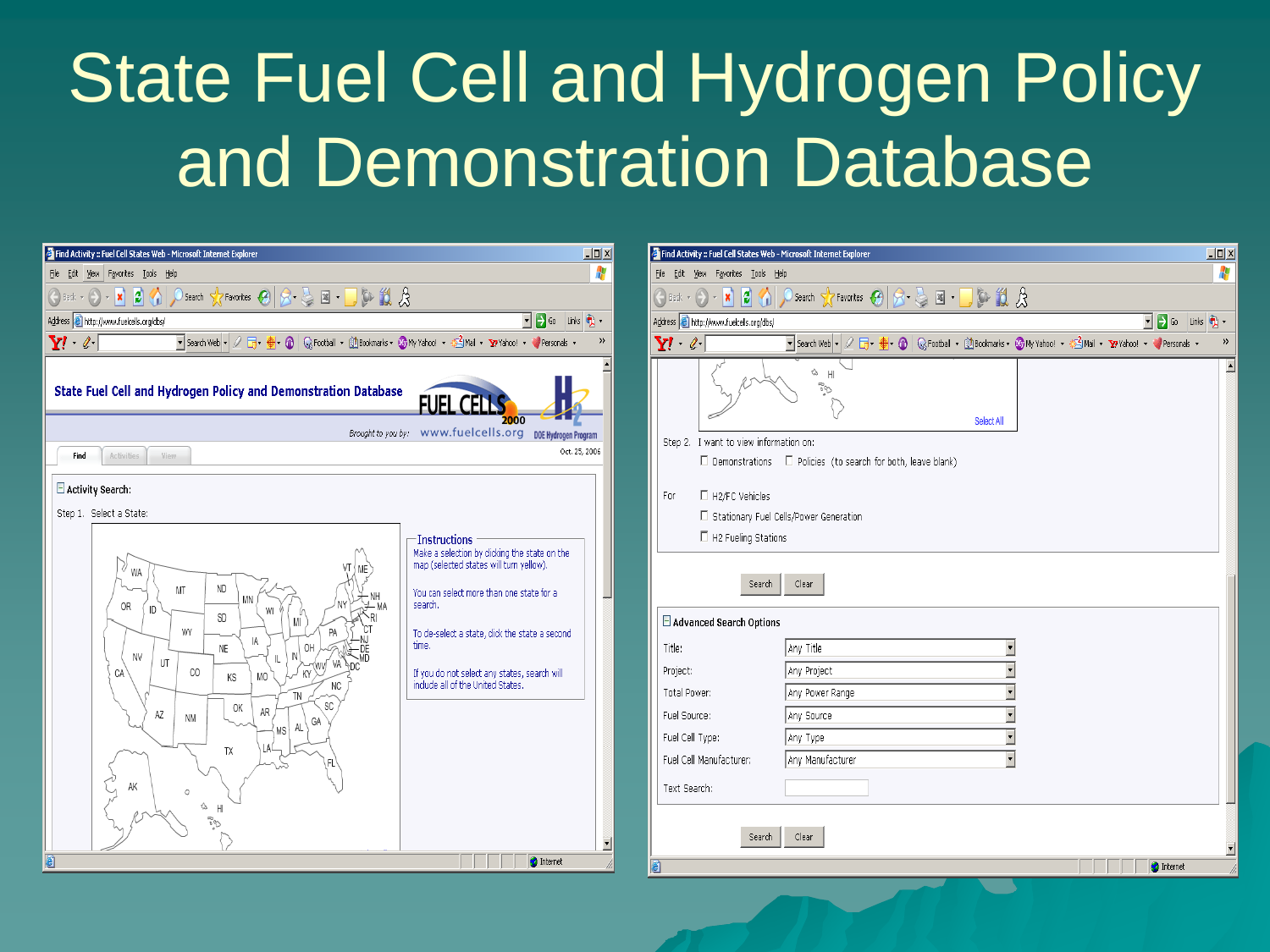**State Fuel Cell and Hydrogen Policy** and Demonstration Database Searchable database includes: •All state policy, incentives, tax credits, grants, RPS, interconnection standards, net metering •Stationary fuel cell installations •Hydrogen fueling stations •Vehicle demonstrations (cars, buses, forklifts) •Roadmaps, initiatives, state/regional groups

Available at [www.fuelcells.org](http://www.fuelcells.org/)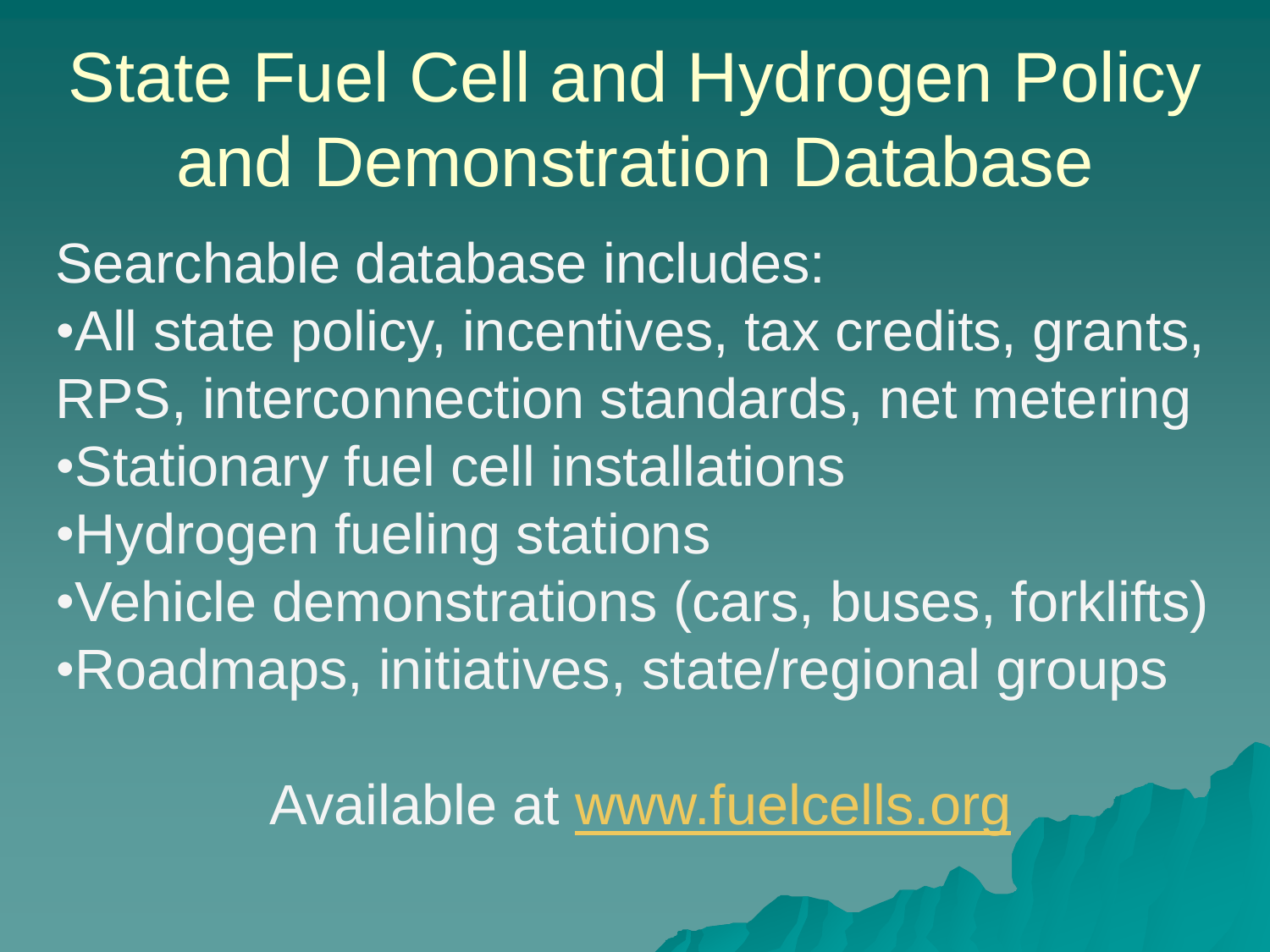# State of the States Report





#### **State of the States: Fuel Cells in America**









◆ Released April 2010

◆ Summary profile of each state's activity

◆ Top 5 States – CA, CT, NY, OH, SC

◆ Led to ton of media coverage in those states

◆ More than 670 companies in U.S. involved in fuel cells. Way more if including total supply chain.

Download at: http://www.fuelcells.org/statereport.html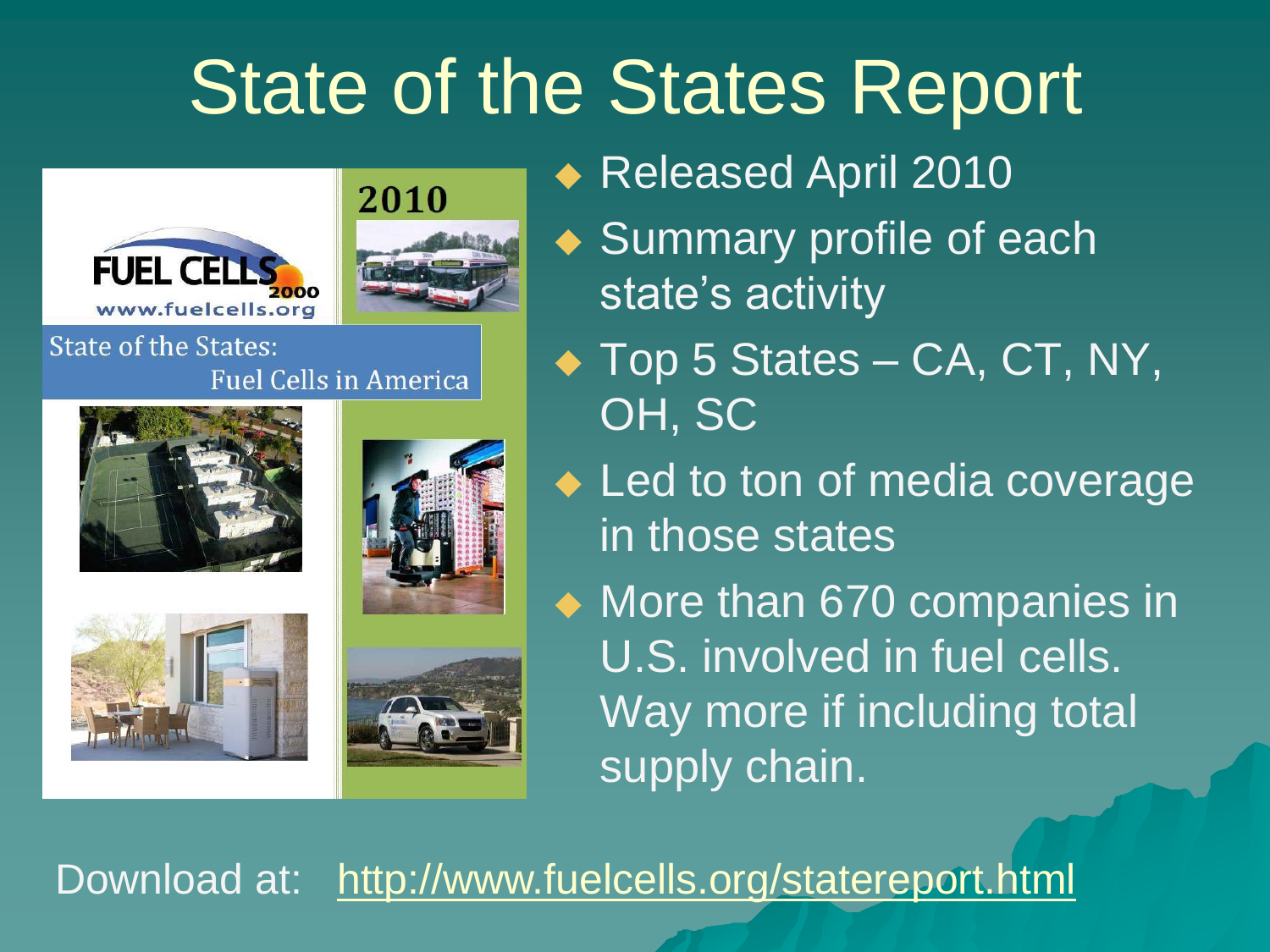Top 5 – Investment Paying Off

- ◆ Ohio's Third Frontier Fuel Cell Program has resulted in the creation or retention of 295 jobs with an average salary of \$61,651.
- **The South Carolina Hydrogen and Fuel Cell** Alliance reports 65% job growth in its hydrogen cluster since 2004 and a 10:1 return on its hydrogen investment.
- $\bullet$  In Connecticut, which is home to several of the world's major fuel cell manufacturers, it is estimated that 240 jobs are created per MW of installed capacity, so annual production of 50 MW could yield around 7,500 – 8,000 jobs.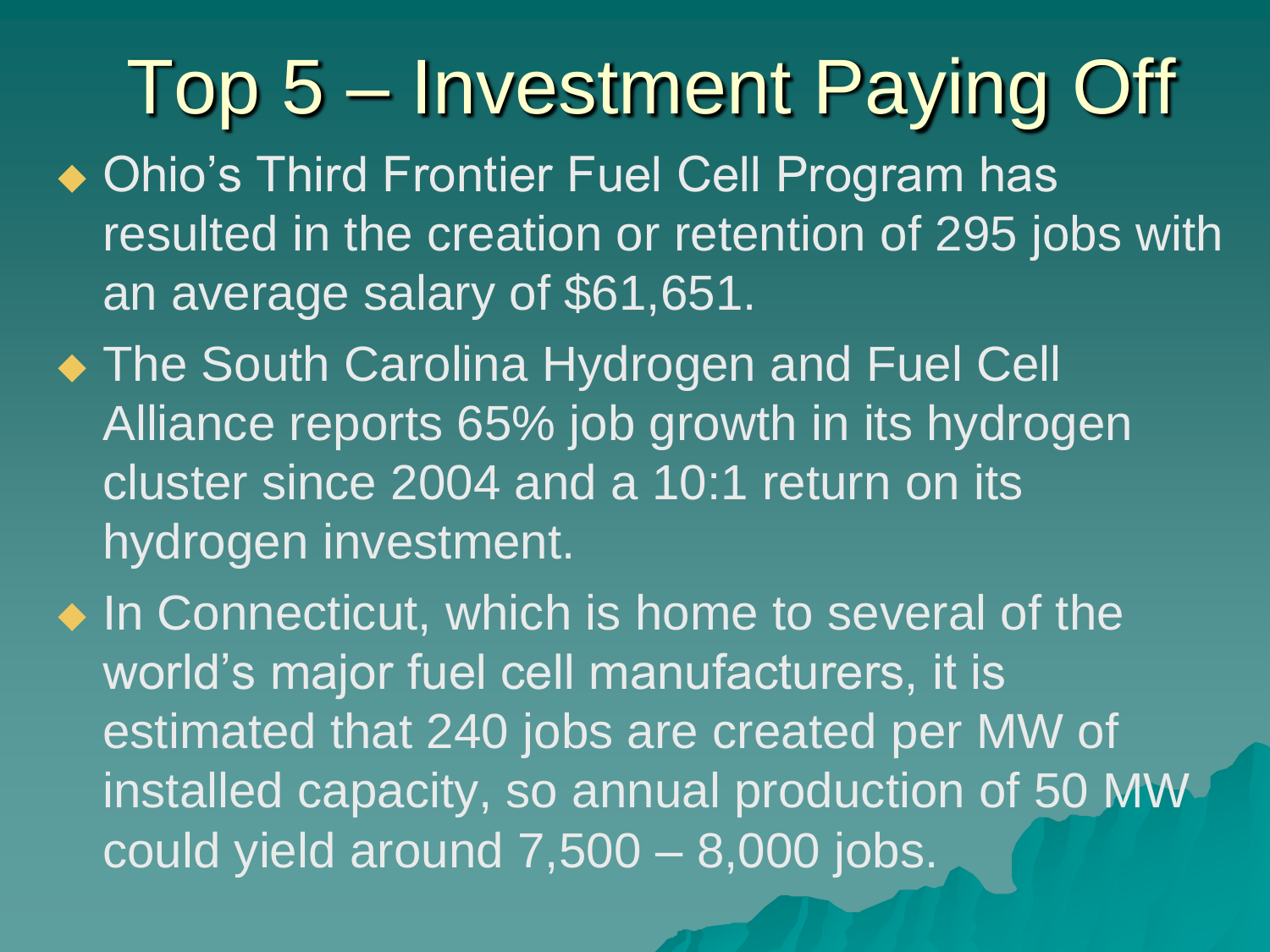# Laying the Groundwork

- ◆ Renewable Portfolio Standards (RPS) 22 states (also DC and Puerto Rico)
- $\triangle$  Interconnection Standards 32 states (also DC)
- ◆ Net Metering 27 states (and also DC, Guam), some specify fuel cells using renewable fuel
- ◆ Hydrogen stations California leading world, SunHydro east coast highway, SC, NY, many other states have one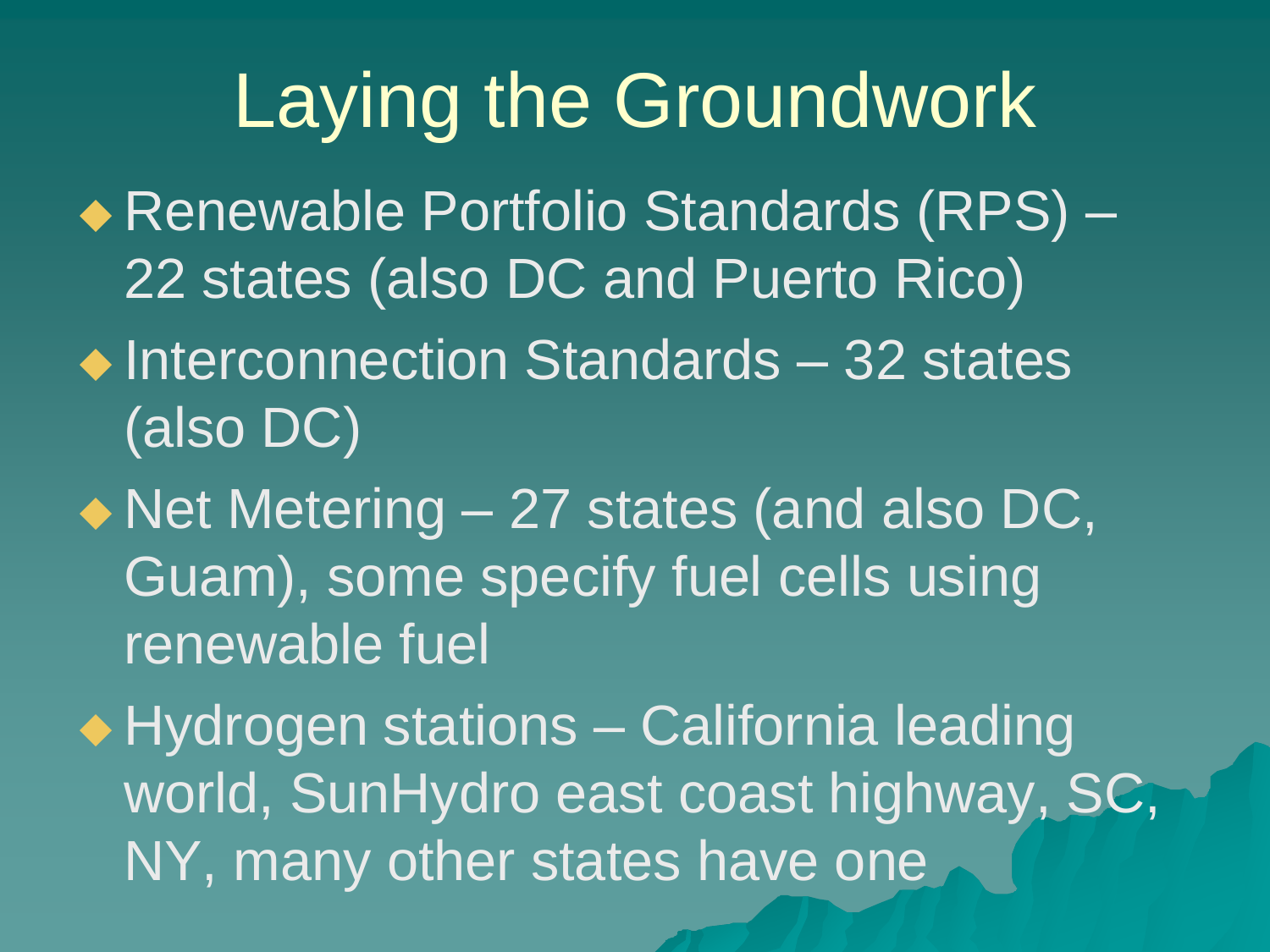#### State Shout-Outs - California

◆ Self-Generation Incentive Program (SGIP) reimburses \$4,500/kW for biogas units and \$2,500 for natural gas. First MW is eligible for 100% of the incentive; the 2<sup>nd</sup> MW is eligible for 50% of the incentive; and 3<sup>rd</sup> MW is eligible for 25% of the incentive.

- ◆ SGIP assisted many installations Gills Onions, Sierra Nevada, Westin San Francisco Airport, Chevron HQ
- **California Public Utilities Commission (CPUC)**  authorized 6 MW of fuel cell installations in 4/10
- **California Fuel Cell Partnership (CaFCP)**
- **California Stationary Fuel Cell Collaborative (CaSFCC)**

◆ CARB – AB 118 = \$ for hydrogen stations, Zero Emission Bus Rule, ZEV Mandate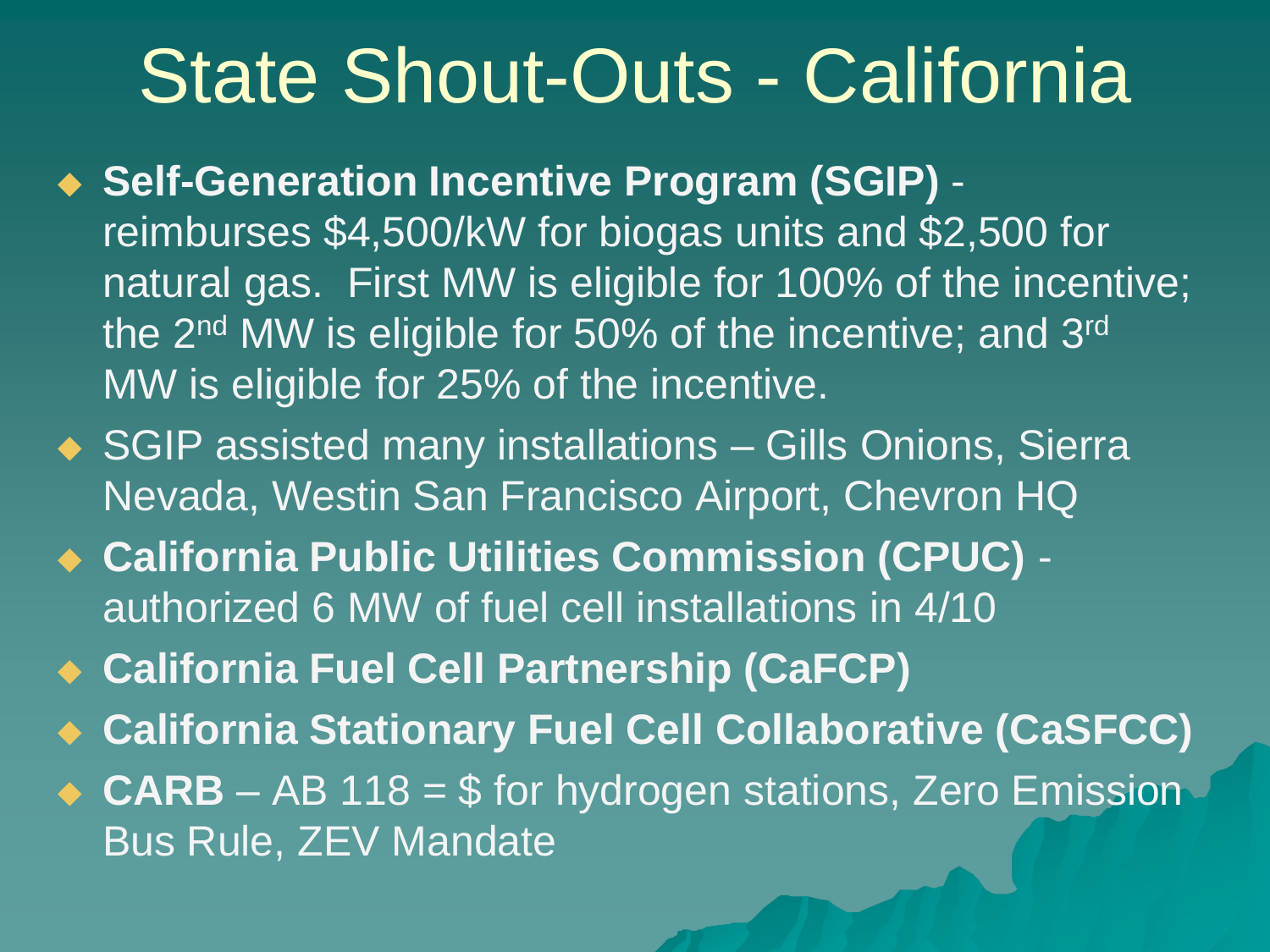**Other States Pushing** Installations and Infrastructure ◆ OH: \$7 M in grants will be awarded 1/11, focused on supply chain, research, attracting industry to state

◆ SC: Cost-shared research program, demos, SCHFCA, Columbia Fuel Cell Challenge

 NY: NYSERDA, NYPA, \$21 million from Public Service Commission

◆ CT: CCEF helping fund installations

MA: Private venture capital fund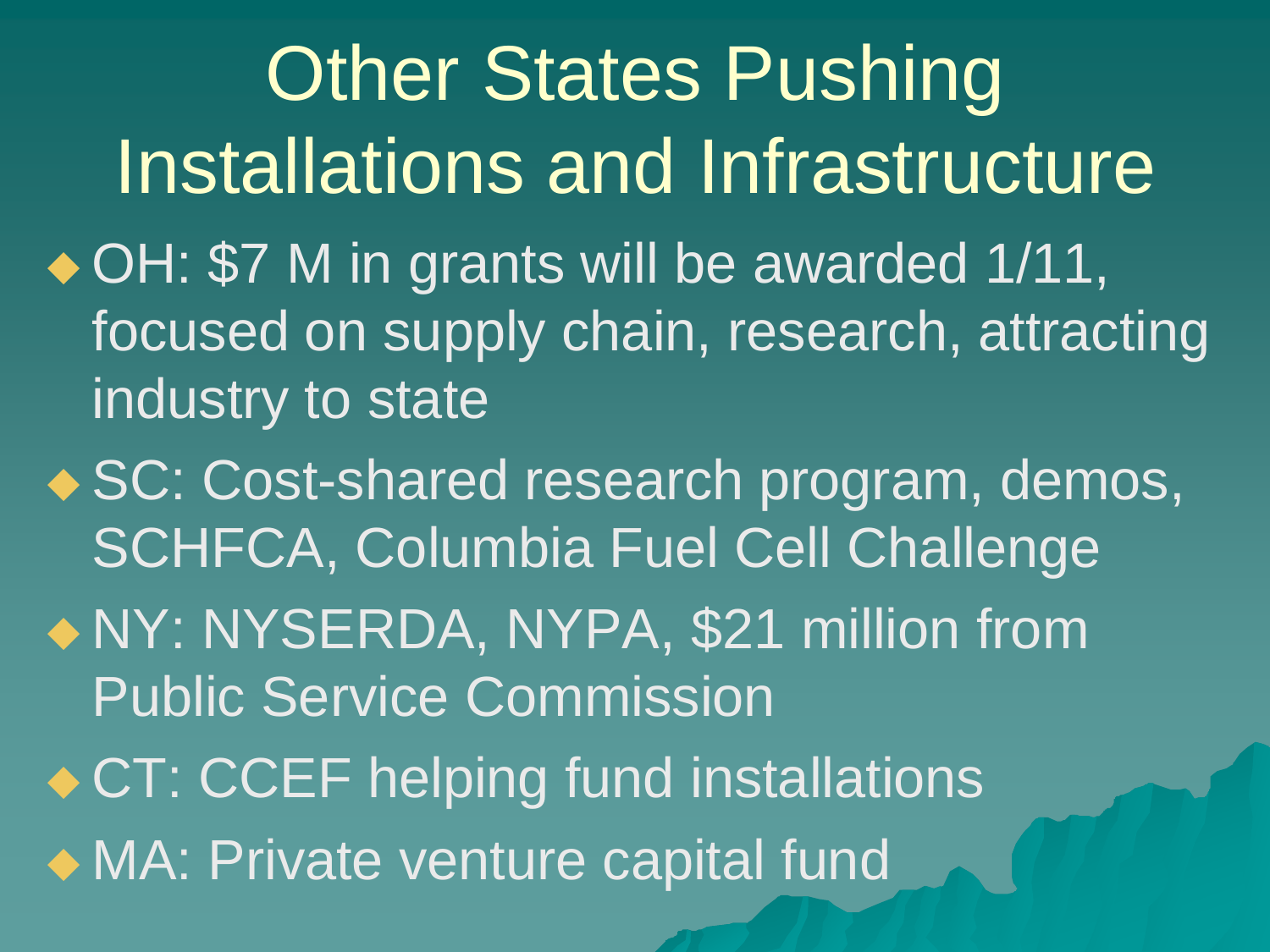# Business Case for Fuel Cells



Profiles 38 nationally-recognized companies, including Coca-Cola, Staples, Walmart, Whole Foods, Hilton Hotels, Sysco and many more!



Companies in report have ordered, installed or deployed: •more than **1,000** fuel cell forklifts; •**58** stationary fuel cell systems totaling almost 15 MW of power; •more than **600** fuel cell units at telecom sites.

Download at <http://www.fuelcells.org/BusinessCaseforFuelCells.pdf>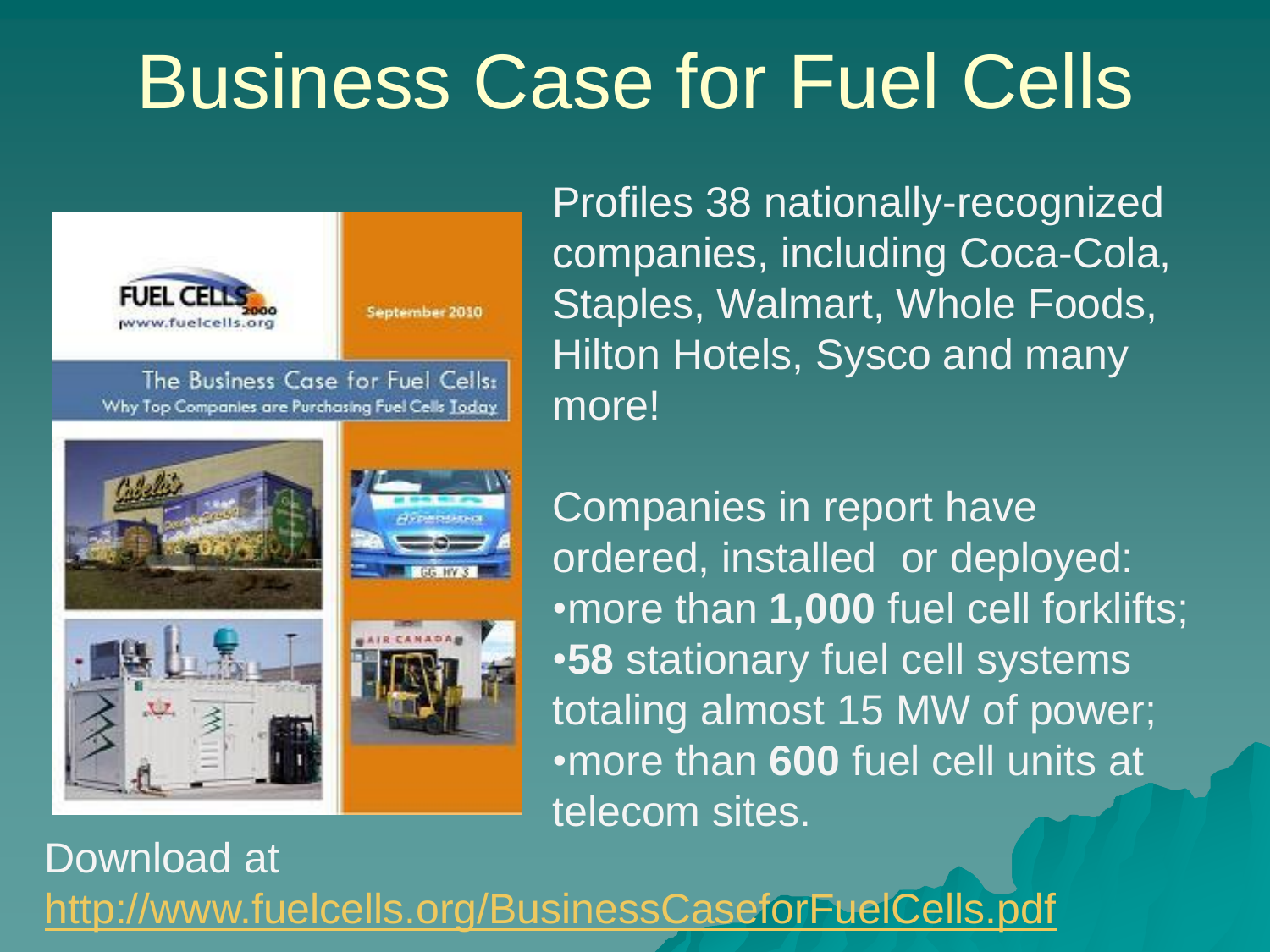#### Notable Results

- ◆ > \$2 million/year in electricity costs (6 companies, 4.2 MW)
- ◆ \$700,000/year in labor and insurance cost savings (3 companies)
- ◆ 43,122 tons of carbon emissions per year (20 companies)

◆ Nissan: 35 staff hours/day recharging forklift batteries allowing reassignment of 6-7 employees to other work.